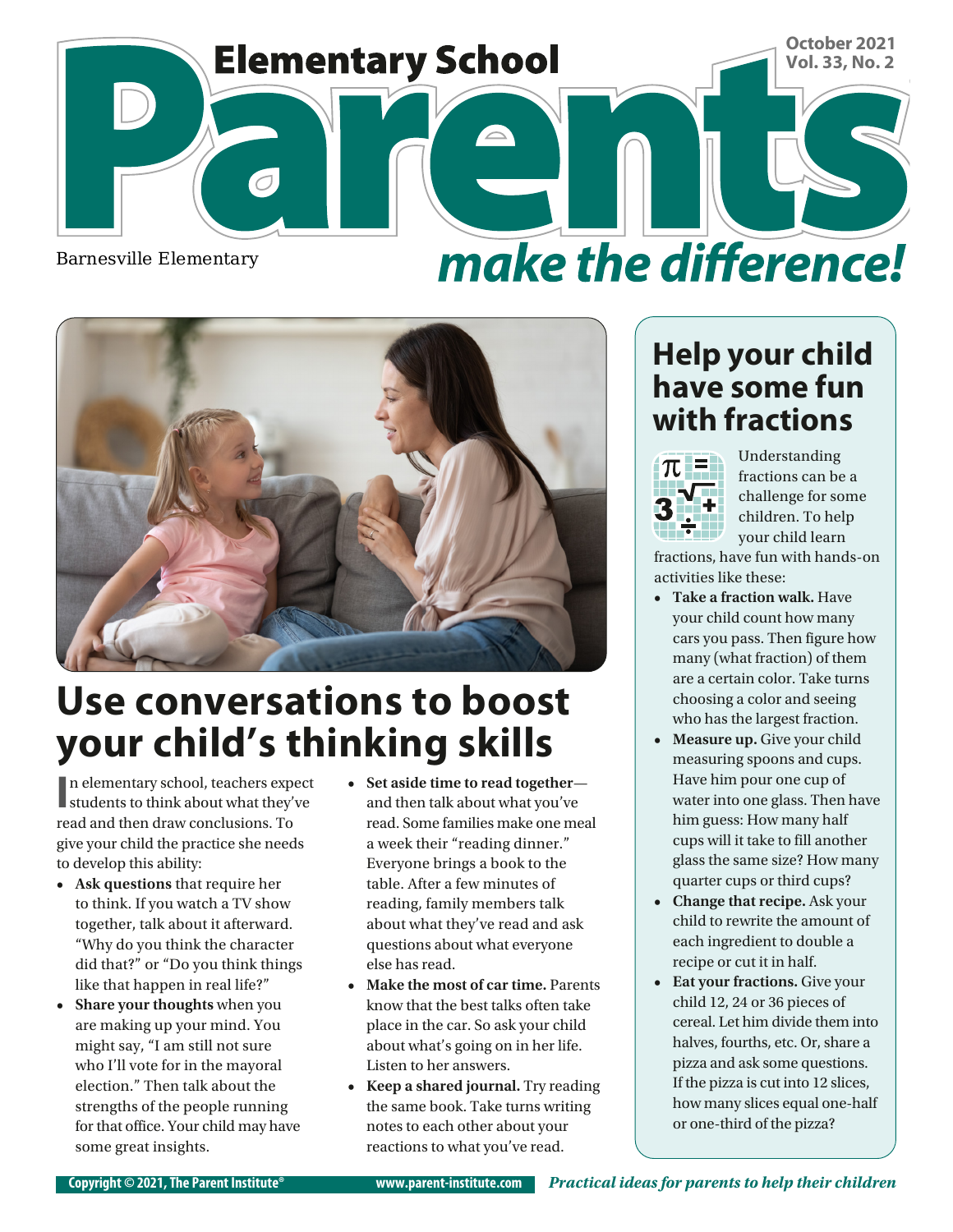#### **Performing chores can build responsibility and confidence**



Harvard study shows that children who are given chores become more independent adults.

However, many kids aren't required to do as much today as they were in the past. They may be missing out on regular opportunities to develop positive character traits that could help them in school.

To make chores a beneficial part of your child's schedule:

- **• Choose carefully.** Pick jobs that are challenging yet manageable for your child. Give your child clear, step-by-step instructions and a few chances to do the task with you before going solo.
- **• Schedule chore time.** Write it down on your family calendar and post it where everyone will see.
- **• Limit rewards.** If you give your child an allowance, separate it from chores. Everyone in your family should be *expected* to pitch in. Make comments like, "It helps keep our house tidy when you collect the trash! Thank you!"
- **Make work fun.** Chores should not be intolerable or feel like punishments. Turn cleaning into a game by setting a timer to "beat the clock." Or listen to music or an audiobook.

**Source:** B. Murphy Jr., "Kids Who Do Chores Are More Successful Adults," Inc.

**"It is easier to build strong children than to repair broken men."**

*Frederick Douglass*

## **Talk to your elementary schooler about cheating and why it's wrong**



Many parents think cheating doesn't happen in elementary school. But cheating often begins during competitive

elementary school games.

Around third grade, when many students begin receiving letter grades and taking standardized tests, academic cheating often rears its head.

To help prevent cheating, talk regularly with your child about why it is wrong. Also keep in mind that:

- **• Cheating is more tempting** to elementary schoolers than preschoolers, and the pressure increases in middle school.
- **• Young kids are confused** about cheating. Although they believe

it is wrong, they also think it might be OK on some occasions. Let your child know that cheating is always wrong.

- **• Peer pressure influences** cheating. When a classmate suggests cheating (asking to copy a homework assignment, for example), it can be difficult to say *no*. Role-play effective responses with your child.
- **• Cheating is an ethical issue** that affects more than academics. Model honorable behavior in your daily life and interactions.
- **• Too much pressure from parents**  increases the risk of cheating. Let your child know that working hard and being honest is more important than getting a certain grade.

#### **Are you helping your child beat**  Research from a 75-year **below . Limit rewards.** If you give your **the stanxiety?**



Some kids get butterflies in their stomachs before tests. But others go into full-blown panic. Answer *yes* or *no* to the questions

below to see if you are helping your child overcome test anxiety:

**\_\_\_1. Do you help** your child create a study plan to prepare for the test?

**\_\_\_2. Do you talk** with your child about *your* expectations? Remind her that your love for her does not depend on a test score.

**\_\_\_3. Do you practice** calming techniques with your child? Deep breathing, counting backwards from 100—find things that work for her.

**\_\_\_4. Do you encourage** your child to talk to her teacher about her fears? The teacher may be able to reassure her that she is, indeed, well-prepared.

**\_\_\_5. Do you encourage** positive self-talk? When your child gets stuck during a test, she can say, "I know this. The answer will come to me."

**How well are you doing?**  Mostly *yes* answers mean you are teaching your child to conquer anxiety. For *no* answers, try those ideas.



Practical Ideas for Parents to Help Their Children. ISSN: 1523-1275

For subscription information call or write: The Parent Institute, 1-800-756-5525, P.O. Box 7474, Fairfax Station, VA 22039-7474. Fax: 1-800-216-3667.

Or visit: www.parent-institute.com.

Published monthly September through May. Copyright © 2021, The Parent Institute, a division of PaperClip Media, Inc., an independent, private agency. Equal opportunity employer.

Publisher: Doris McLaughlin. Publisher Emeritus: John H. Wherry, Ed.D. Editor: Rebecca Hasty Miyares.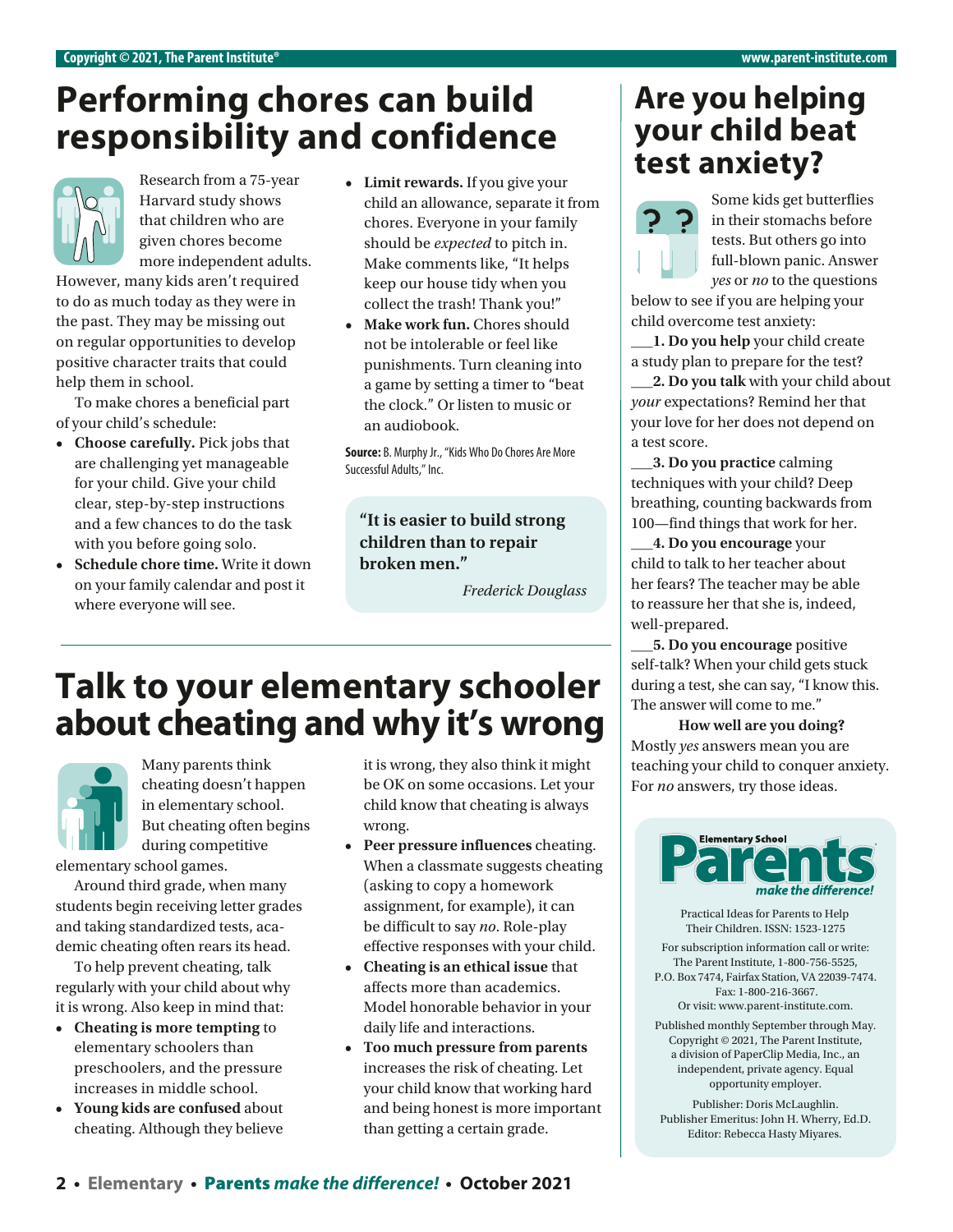## **Positivity is key when talking to your child about grades**

If your child's grades are lower than you expected, it's only natural to be disappointed—especially if you know she isn't

working up to her potential. The most important thing to

remember is to keep your emotions in check. Getting angry or showing your disappointment won't help. Instead, look for ways to encourage your child to do the best she can:

**• Ask her to talk** about her grades. Does she think they accurately reflect her work? What does *she* think is going on? Does she complete her in-class assignments? Is she turning in her homework on time? Does she understand the lessons? Does she think there is anything she could do differently?

- **• Talk with her teacher.** Is your child having any issues at school? Discuss ways you can work together to boost your child's performance. What resources are available to help?
- **• Enforce a regular study time.**  During that time, the TV should be off and digital devices should be used only for studying. Set a timer for 20 minutes, then let your child take a short break before getting back to work.
- **• Offer support.** Provide help when necessary, but don't just give your child the answers. Instead, act as a coach and show your child how she can find the answers on her own. Always let your child take responsibility for completing her work.

## **Research shows that goofing off builds your child's brain**



Kids missed out on a lot during the pandemic. As a result, many families are enrolling their children in a variety of extracurricular

activities this school year. But signing up for too many structured activities could rob your child of an important chance for some "goofing off" time.

Studies show that even when kids' brains are in a "resting" state—that is, not being fed a formal stream of instruction—they're still active. It's just that they're learning in a different way. So, just because your child may not *look* busy, it doesn't mean his brain isn't busy!

To provide some brain-boosting downtime for your child:

**• Let him be bored sometimes.**  Don't race to solve your child's every "There's nothing to do!" whimper. Instead, challenge him to figure out how to fill the time himself. Who knows? It might be just the spark his brain needs to come up with something innovative!

**• Turn off digital devices.** It's easy to hand your child a smartphone or tablet to occupy his downtime. But consistently doing so robs his brain of a chance to actively acquire information (instead of being "fed" information by a screen). What if he looked out the car window, not at an app, during your next drive? What might his mind take in?

**Source:** L. Waters, Ph.D., "How Goofing Off Helps Kids Learn," The Atlantic.

Q: **My son is quite overweight. I have talked with his doctor, and we are working on improving our diet at home. But meanwhile, his grades are dropping and he has almost no friends. What can I do to help my child?**

#### **Ouestions & Answers**

A: Your son is not alone. According to the Centers for Disease Control and Prevention, more than onethird of children under the age of 18 are overweight.

Studies show that overweight kids often do poorly in school. Many overweight children don't speak up in class because they are afraid the other kids will make fun of them. They may also lack confidence in their abilities.

Kids who are overweight are also more likely to spend time by themselves. And when they're alone, they're often less active than other children.

First, help your son focus on the right thing. He shouldn't worry about the number on the scale. Instead, he should concentrate on establishing habits that will help him feel healthy and strong.

Next, make fitness a family priority. Plan frequent family walks. Look for things you can do on the weekends. Go to a park and kick a ball around.

Follow the guidelines your son's doctor sets for his diet. But don't turn yourself into the "food police." Instead, make healthy changes for the whole family, like drinking water instead of soda or juice.

Finally, talk with your child's teacher. Ask her to support your son in school. She may also have ideas about students your son could spend time with.